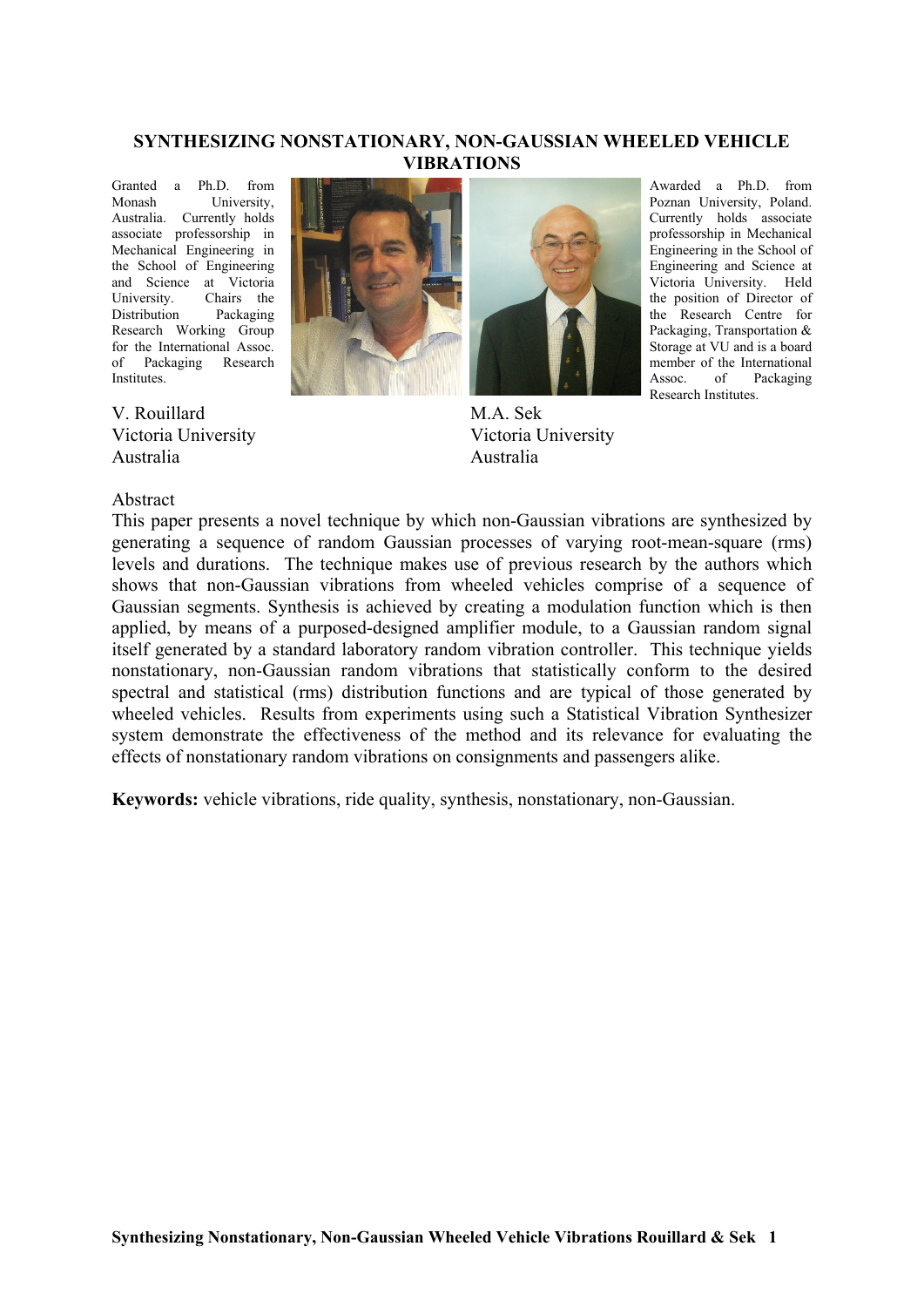### **1. Introduction**

Although the vibrations generated by vehicles travelling over irregular terrain is a mature field of research, there does not exist a single definitive method to predict, analyze or synthesize the process (Sek, 1996). The current metric for both characterising and simulating transport vibrations, the average Power Spectral Density (PSD), is widely adopted and has been in place for some years. One major drawback of the PSD is that it effectively describes the average magnitude for each frequency band within the spectrum but does not contain information on time-variant parameters such as possible variations in amplitude or the time at which these variations occur. This is of no consequence if the process is both Gaussian and stationary. In such cases the nature of the signal is well defined by the normal distribution and its higher-order moments. However, as it has been repeatedly shown, road vehicle vibrations can often be significantly nonstationary and non-Gaussian mainly due to variations in pavement roughness and vehicle speed (Richards, 1990; Rouillard et al., 1996 & 2000; Rouillard, 2006). A typical example of this is shown in Figure 1.



**Figure 1: Example of the nonstationary, non-Gaussian nature of road vehicle vibrations. (Green line: best fitting Gaussian distribution).** 

The main consequence of ignoring the nonstationary and non-Gaussian nature of vehicle vibrations becomes critical when a single PSD function (usually the mean) of a vibration sample is used to synthesize these vibrations with laboratory vibration generators. In such cases, the resulting synthesized vibrations are unavoidably Gaussian and, consequently, fail to reproduce the random fluctuations in amplitudes that are inherent to the process.

In recent times, research aimed at characterising distribution vibrations as well as generating schemes for simulating these vibrations in controlled, laboratory environments have started to address issues relating to non-Gaussianity and nonstationarity. The research community is acknowledging that the characterisation of distribution vibration with the average Power Spectral Density (PSD) alone is not adequate. Despite this, the average PSD remains the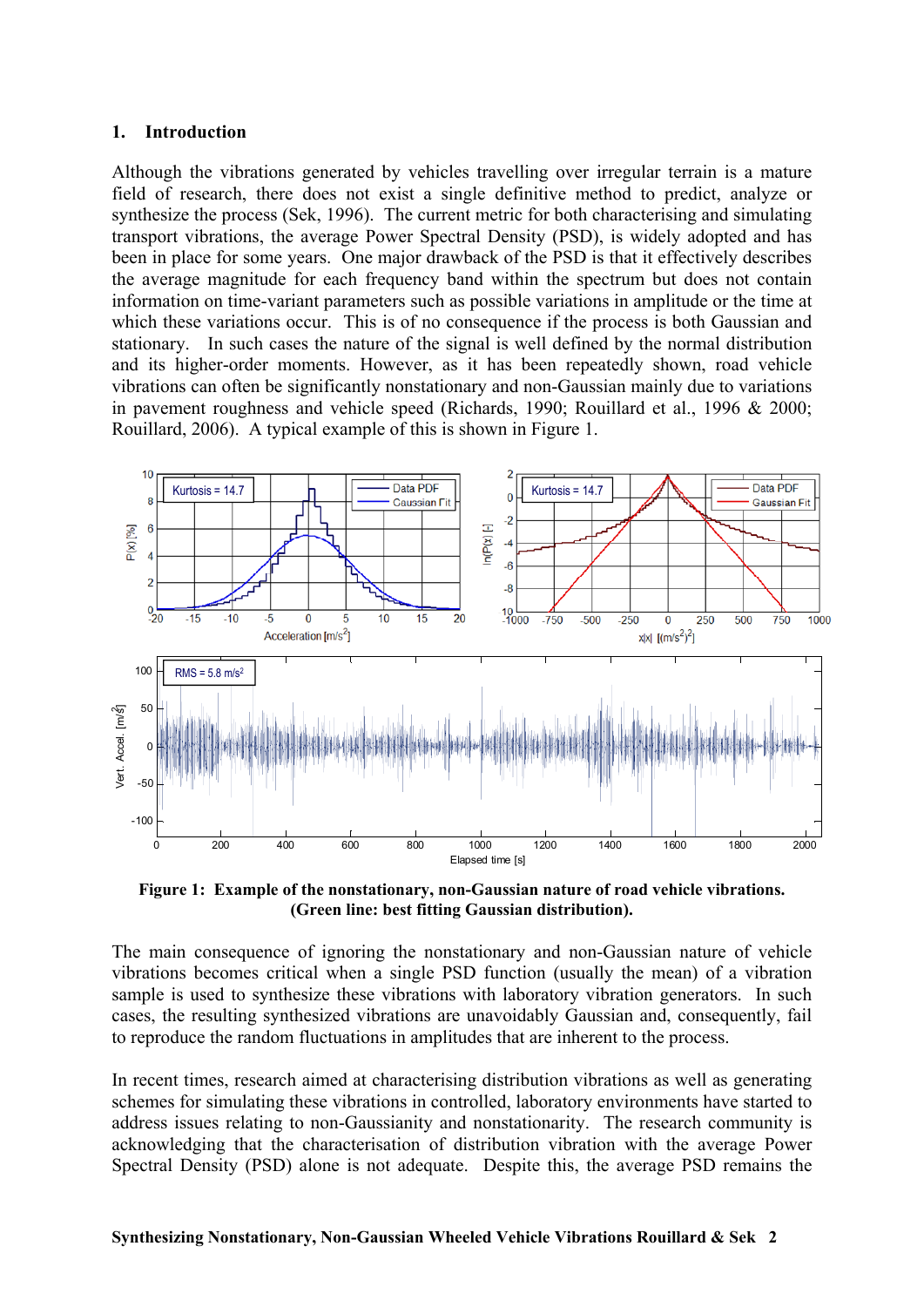main (and often sole) ingredient used to synthesize random vibrations in most distribution laboratories around the globe. This paper describes the development and functionally of a practical technique for producing nonstationary, non-Gaussian vibrations in the laboratory.

#### **2. Non-Gaussian vibrations**

Many naturally-occurring and artificially produced random processes can be adequately characterised by the Gaussian distribution. Wheeled vehicle vibration is not one of them. Whenever random processes are studied, it is indeed very tempting to assume that the process is Gaussian as this enables the complete statistical characterisation of the process with the square root of the second-order statistic (the root-mean-square for zero-mean processes) and its frequency content by the average PSD. This is very significant relationship as it affords great simplicity for the analysis and synthesis of random vibrations. The importance of the Gaussian assumption is emphasized by W.M. Siebert: *The analyst would certainly be justified if he [sic] added to his familiar prayer, "Oh, Lord, please keep the world linear," the words "and Gaussian"* (Crandall, 1963).

One useful method for establishing how well a random process can be described by the Gaussian distribution - the Normality of the process - is by computing statistical parameters related to the higher order moments,  $m_n$ , of the process defined as:

$$
m_n = \int_{-\infty}^{\infty} x^n p(x) dx = \frac{1}{N} \sum_{j=1}^{N} x_j^n
$$
 (1)

The first two moments, respectively, produce the mean,  $\mu_{x}$  and the variance  $\sigma_{x}^2$  while the third and fourth moments give the skewness,  $v$ , and kurtosis,  $\kappa$ , parameters respectively. As vehicle vibrations are, in the main, symmetrical, only the kurtosis is useful for establishing non-Gaussianity:

$$
\kappa = \int_{-\infty}^{\infty} \left( \frac{x - \mu_x}{\sigma_x} \right)^4 p(x) dx = \frac{1}{N} \sum_{j=1}^{N} \left[ \frac{x_j - \mu_x}{\sigma_x} \right]^4
$$
 (2)

For a truly Gaussian process, the kurtosis,  $\kappa$  is three. Any deviation from these indicates that the process is non-Gaussian. There exists two main conditions for platykurtic ( $\kappa$  < 3) or leptokurtic  $(k > 3)$  vibrations to occur:

- 1. The random vibrations are stationary and inherently non-Gaussian,
- 2. The random vibrations are composed of distinct segments each with an arbitrary duration and rms level, i.e. the vibrations are nonstationary. A special case of this condition exists when the segments are Gaussian. In the case of wheeled vehicles, this case may also be extended to include transient events generated by severe and sudden aberrations on the pavement surface (shocks).

It has been shown by Charles (1993) and Rouillard (2006) that, by virtue of varying vehicle speed and pavement roughness, wheeled vehicle vibrations are generally nonstationary. They showed that wheeled vehicle vibrations can be successfully modelled as a sequence of Gaussian segments of varying rms levels and durations (scenario 2). This approach is illustrated in Figure 2 which show how a number of Gaussian segments combine to produce a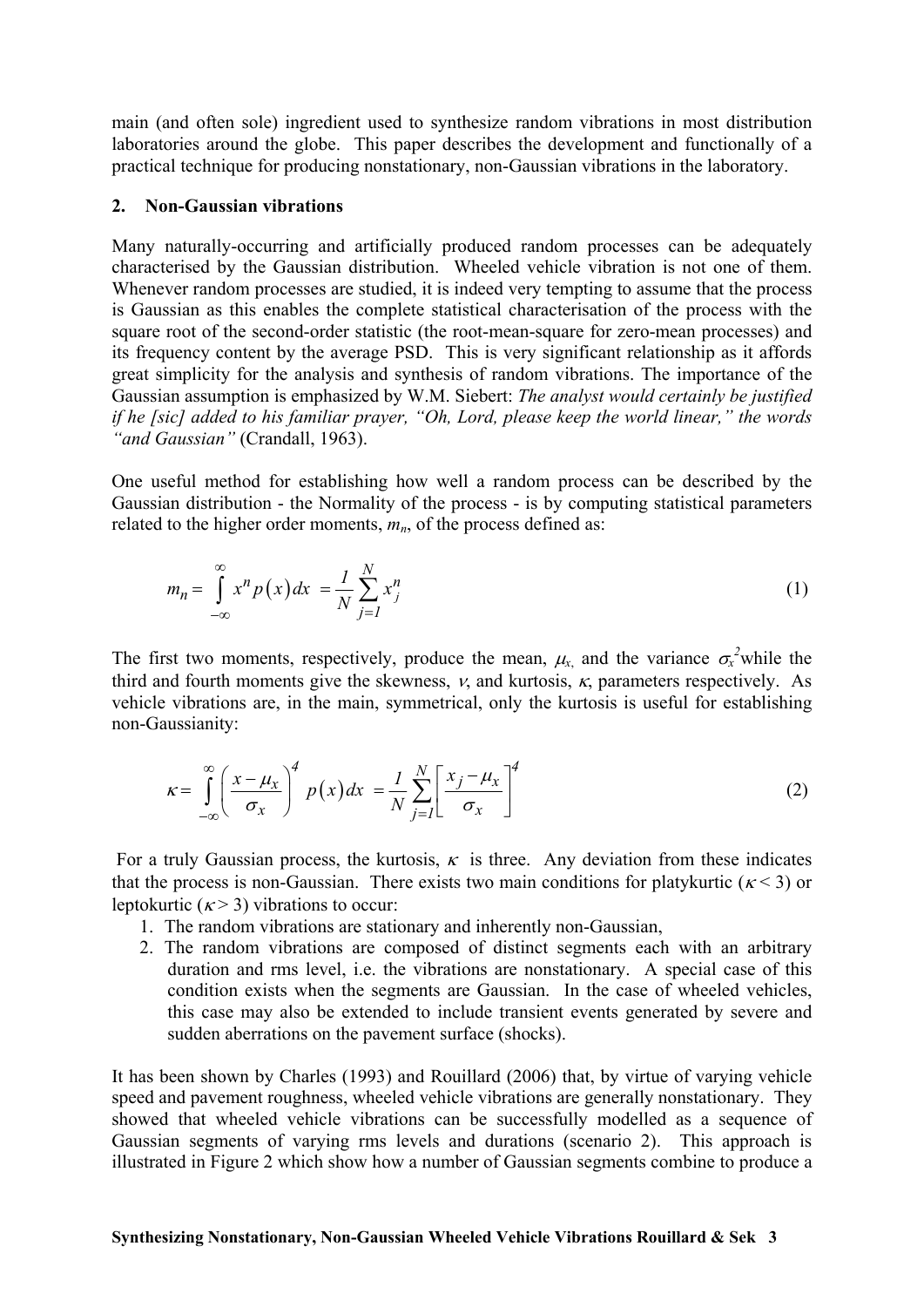non-Gaussian effect. Charles (1993) showed that the duration,  $D_i$  and rms level,  $\sigma_i$  of each segments are functions of the 'y-axis intercept',  $C_i$ , and the slope,  $m_i$ , of the distribution curve when the distribution is plotted on distorted scales.



$$
\sigma_i = \sqrt{\frac{I}{2m_i}} \quad \text{and} \quad D_i = \sqrt{2\pi} \cdot \left(-\frac{I}{2m_i}\right) \cdot \exp(C_i)
$$
 (3)

**Figure 2. A random Gaussian sequence (top) and its corresponding Probability Density Function on distorted scales (bottom).** 

When the overall signal is modelled as a sequence of signals comprising *i* segments of varying durations and rms levels, the overall kurtosis,  $\kappa$ , can be expressed as a function of the vibration rms distribution *prms,i* and the corresponding rms level, *rmsi*, as well as their individual kurtosis <sup>κ</sup>*i*,

$$
\kappa = \frac{\sum \kappa_i p_i r m s_i^4}{\left(\sum p_i r m s_i^2\right)^2}
$$
\n(4)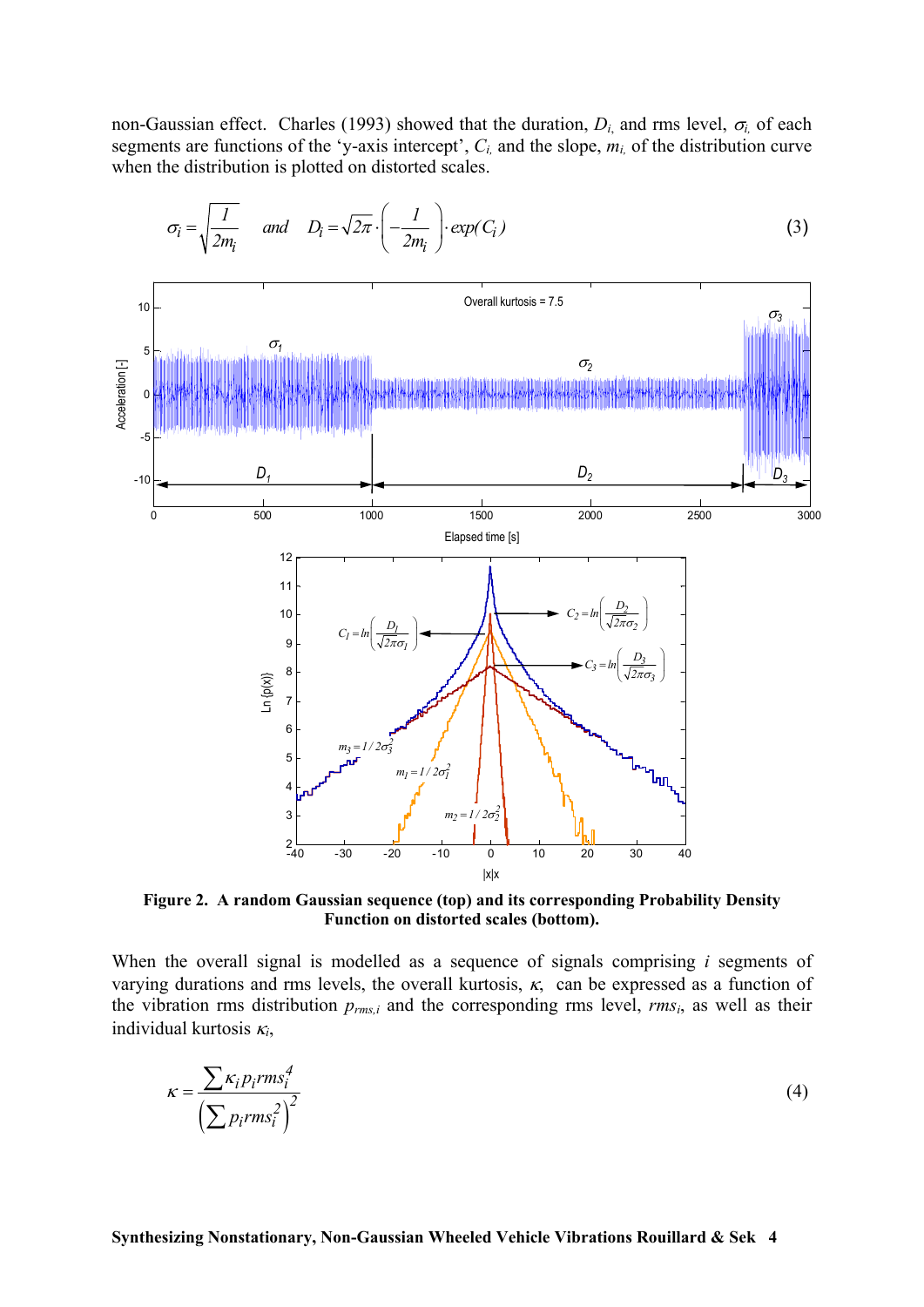Equation (4) indicates that  $\kappa \neq 3$  is obtained when **a**) the segments themselves are non-Gaussian or **b**) when the vibrations are nonstationary – that is, the rms level of the segments vary. If in the second case,  $\kappa_i = \kappa_{Gaussian} = 3$ , the overall kurtosis depends only on the vibration rms distribution. In this case Equation 4 becomes:

$$
\kappa = \frac{3\sum p_i rms_i^4}{\left(\sum p_i rms_i^2\right)^2}
$$
\n(5)

When  $\sum p_i rms_i^4 > (\sum p_i rms_i^2)^2$  the vibration signal PDF is leptokurtic.

This can be represented by a statistical distribution of the rms level which, along with the overall kurtosis (computed from the rms distribution using Equation (5)), can be used to quantify the overall degree of non-Gaussianity of a process. Equation (5) is useful in that it enables the overall kurtosis of measured vibration data to be calculated directly from the rms distribution, which itself is readily available from field data recorders.

This approach, is well-suited to synthesizing nonstationary (hence non-Gaussian) vibrations. It requires that a Gaussian random signal, itself synthesized from a suitable spectral function, be modulated is such a way that produces the required stochastic variations in rms level. It is this modulation function that controls the level and nature of the nonstationarities and, as a result, the overall non-Gaussian character of the synthesized vibrations.

#### **3. Gaussian Segment length distribution**

Rouillard (2006) showed that, since the process can be modelled statistically as a sequence of Gaussian segments with varying standard deviations, there must exist identifiable boundaries (change-points) at which the transition from one segment to another occurs. The detection of such change-points should make it possible to determine the segment lengths as well as their statistical characteristics. A change-point detection algorithm, based on the cumulative sum (cum-sum) technique and enhanced by the inclusion of a bootstrapping algorithm was applied to numerous vertical vibration records from a variety of vehicles and routes (Rouillard, 2006). Vehicles used in the study included small utility trucks, vans, rigid trucks and semi-trailers with various suspension types and payloads; while routes included randomly-selected poorly maintained local roads, country roads, urban roads, and highways (motorways) located in Victoria, Australia. The broad variety of vehicles and pavement surface types selected for this study was aimed at minimising the influence of vehicle and pavement type on the results of the study which is itself aimed at road transport in general. Further details on the vibration records are given in (Rouillard, 2006). The results of the segment length distribution analysis yielded the following hyperbolic function (Rouillard, 2006):

$$
p(s) = C/\sinh(ks)
$$
\n(6)

where *s* is the segment length and *C* and *k* are empirical constants. From a broad range of experimental data, C  $\approx$  4 and k  $\approx$  ¼ for segment lengths measured in seconds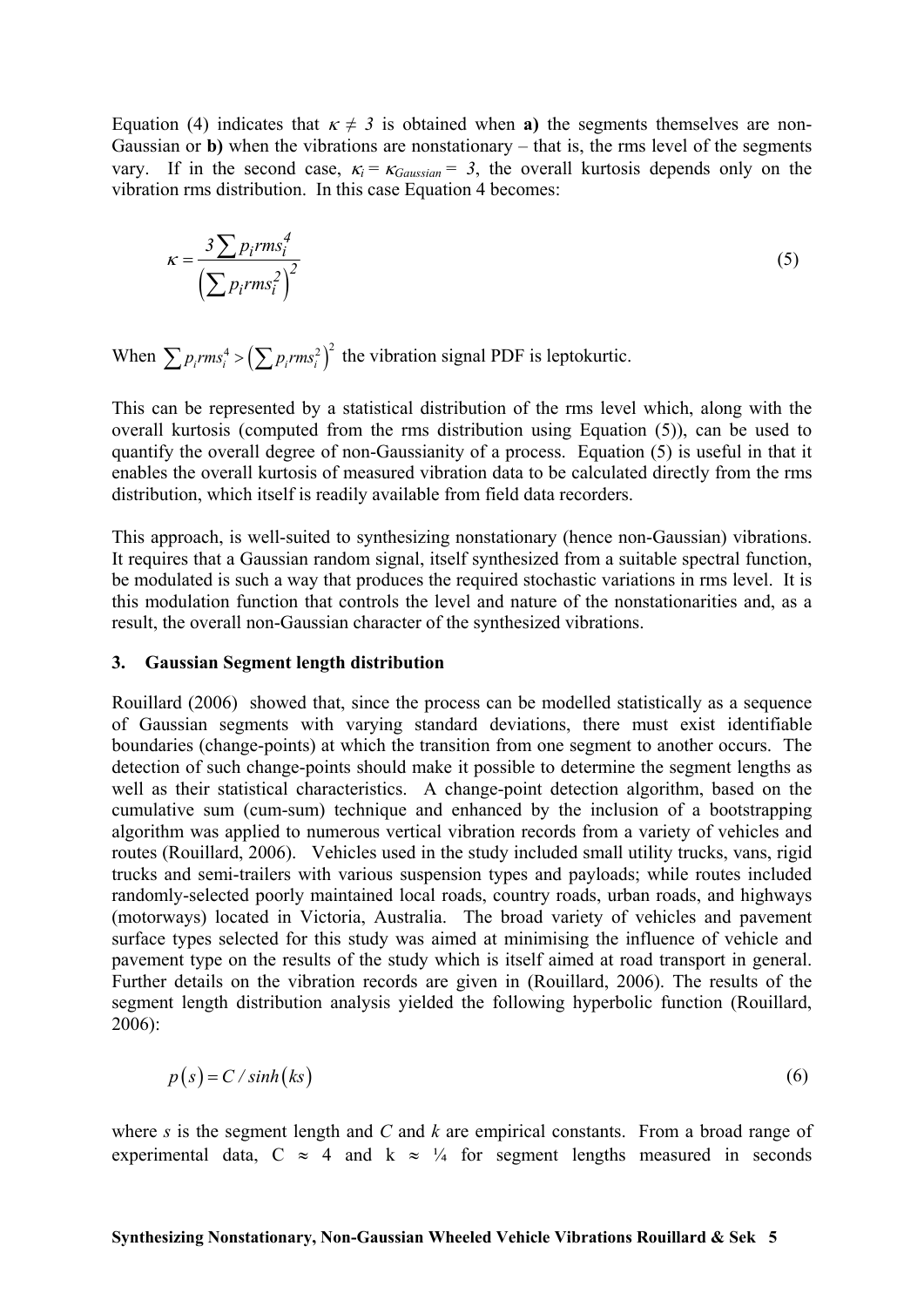(Rouillard, 2006). The fact that this function can be easily integrated is advantageous as will be shown later.

### **4. Modulation Function**

The modulation function is produced from the rms distribution and the segment length distribution. The rms distribution is normally established from field measurements and is usually dependent on the variations in pavement roughness and vehicle speed. The modulation vector needs to be created such that the random length of each stationary segment conforms to the statistical function for segment length distribution, Equation (6). This is achieved by firstly generating a sequence of uniformly-distributed random numbers scaled to the range of segment length. In order to transform a uniformly-distributed random variable, ξ, into any arbitrary non-uniform distribution, the cumulative distribution function is established and used as a transfer function applied to  $\xi$ . In the case of road vehicle vibrations, the cumulative distribution function is established by integrating the probability density function (Equation (6)) to give:

$$
P(s) = \int C \csc h\left(ks\right) ds = \frac{C}{k} \ln \left\{ \tanh\left(\frac{ks}{2}\right) \right\} \tag{7}
$$

The random segment lengths synthesized in accordance with the hyperbolic statistical distribution model are combined with the desired rms distribution to produce the modulation vector. This is achieved by randomly allocating the RMS values from the rms distribution to a random segment length in the vector. This is repeated until every rms level represented in the distribution is fully allocated, which corresponds to the pre-determined duration of the synthesis. In order to ensure that each element of the rms distribution is filled at a uniform pace, the random allocation process was modified from a simple uniformly distributed random variable to a weighted allocation process that favours each rms bin in proportion to the distribution value. Figure 3 shows a typical random modulation signal along with its effect on a random signal.

An alternative method that produces similar results involves the generation of an appropriate number of required rms values that conform to the target distribution of the rms vibration. Since these rms values are discrete with a step equal to the rms bin width, uniformly distributed small fluctuations are introduced in order to simulate the continuous nature of the signal. These rms values are subjected to a uniformly random permutation and used to produce the modulation function that will be used to vary the gain applied to short segments of stationary, Gaussian signal generated by a RVC. Hence the synthesized signal attributes conform to the rms vibration distribution, the related kurtosis as well as the average PSD. The intensity of nonstationarity can be controlled by selecting different minimum segment duration.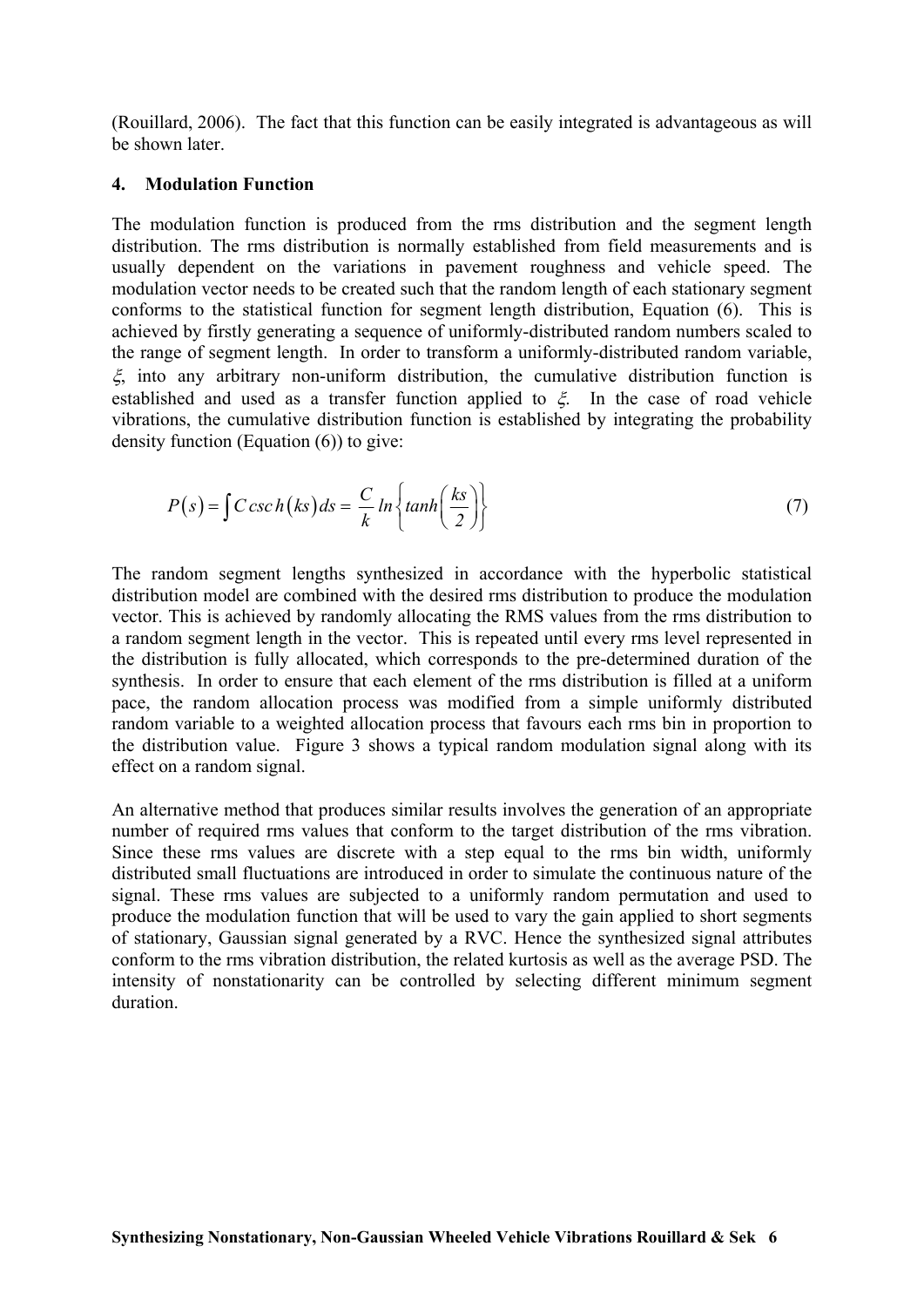

 **Figure 3: A random modulation function (dark line) along with modulated synthesized random vibrations (light line) for a typical case.** 

### **5. Validation Experiments**

The nonstationary random vibration synthesis method proposed above was experimentally validated using a typical laboratory-based random vibration simulation system - Random Vibration Controller (RVC) and vibration table - fitted with a specially-developed Statistical Vibration Synthesiser (SVS) module. The systems comprises specially-developed software to generate a modulation function from a statistical distribution of the rms level as well as a hardware module to amplify the command (drive) signal from the RVC. A schematic of the experimental arrangement is shown in Figure 4.



 **Figure 4: Experimental configuration for validation experiments.** 

The SVS system enables the user to configure various synthesis parameters. Importantly is the determination of the rms distribution which can be computed from field data or by specifying a schedule of road spectra and roughness (such as in ISO 8608), vehicle speed and vehicle type, namely, dynamic and suspension parameters (Alternatively, measured vehicle Frequency Response Functions can be used. Practical methods for the approximation of vehicle FRF from response data is the subject of current research by the authors).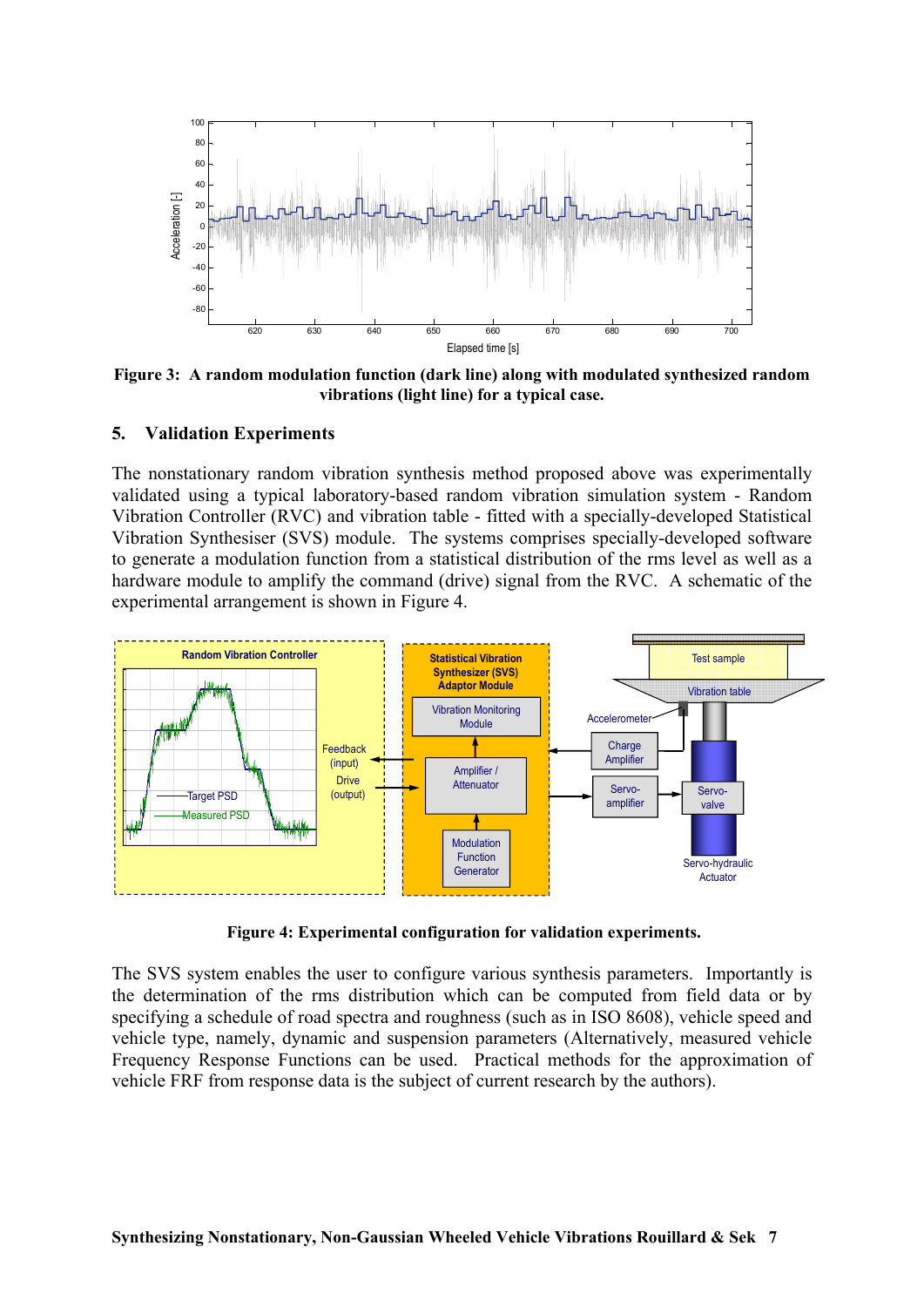

### **Figure 5: System monitoring view for the Statistical Vibration Synthesizer system during nonstationary vibration synthesis of a Truck with leaf springs (ISTA) with the rms vibration**  distribution defined by from measured data. Nominal rms level: 5.41 m/s<sup>2</sup>, nominal kurtosis: 4.25, non-Gaussian signal range:  $\pm 46$  m/s<sup>2</sup> (Gaussian:  $\pm 21$  m/s<sup>2</sup>).

The Statistical Vibration Synthesiser System (SVS) includes provisions for continuously monitoring and display of the important vibration parameters during synthesis as shown in Figure 5 in which the system is shown with approximately  $\frac{1}{4}$  of the time remaining. Top right are shown the instantaneous (grey) and averaged (black) PSDs of the vibrations produced by the vibration table along with the target spectrum (red) and the  $\pm 3$ dB limits. Bottom left are the target and (partially) realized rms vibration distributions.

Bottom right is the overall vibration PDF of the realized vibrations along with the best-fitting Gaussian distribution.

# **6. Results**

Numerous validation experiments were carried out using statistical and spectral models calculated from a variety of configurations including measured data and standard PSD functions. Figure 6 shows the signals for both the original vibration record and the synthesized (randomly modulated) vibrations for a typical, representative case. The nonstationary character of the synthesized vibrations is clearly evident and, although quite different from the original signal (as expected), possess the same spectral and statistical characteristics as those of the original record used to generate the statistical models. For comparative purposes, Figure 7 also shows stationary (unmodulated) random vibrations produced using a conventional RVC on its own. Although the same overall rms level is reproduced, the absence of variations in rms level is clearly evident.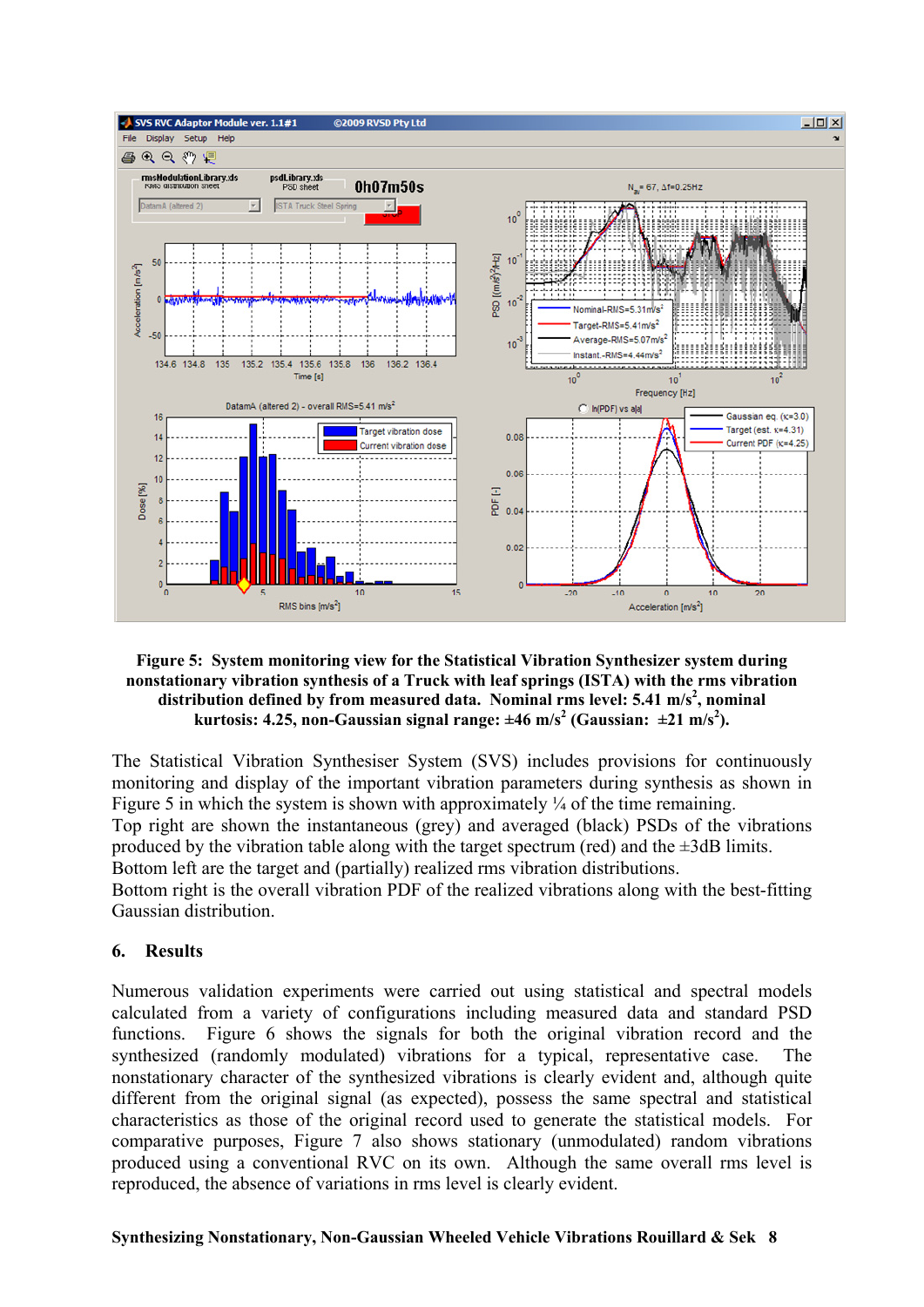

 **Figure 6: Original (top), synthesized nonstationary (modulated) vibrations (middle) and stationary (unmodulated) vibrations for a typical case.** 

Figure 7 shows the spectral and statistical character of vibrations synthesized by the SVS system for a variety of conditions. Results generated by the many validation experiments clearly demonstrate that the proposed method affords a practical solution for synthesizing nonstationary, non-Gaussian random vibrations that are realistic simulations of vibrations generated by transport vehicles.

Despite the general appearance of strong agreement, the kurtosis statistic of the original and synthesized vibrations do not always agree as shown in Table 1. This was further explored by computing the correlation between the original and synthesized distribution functions for the three representative cases shown. These are also included in Table 1.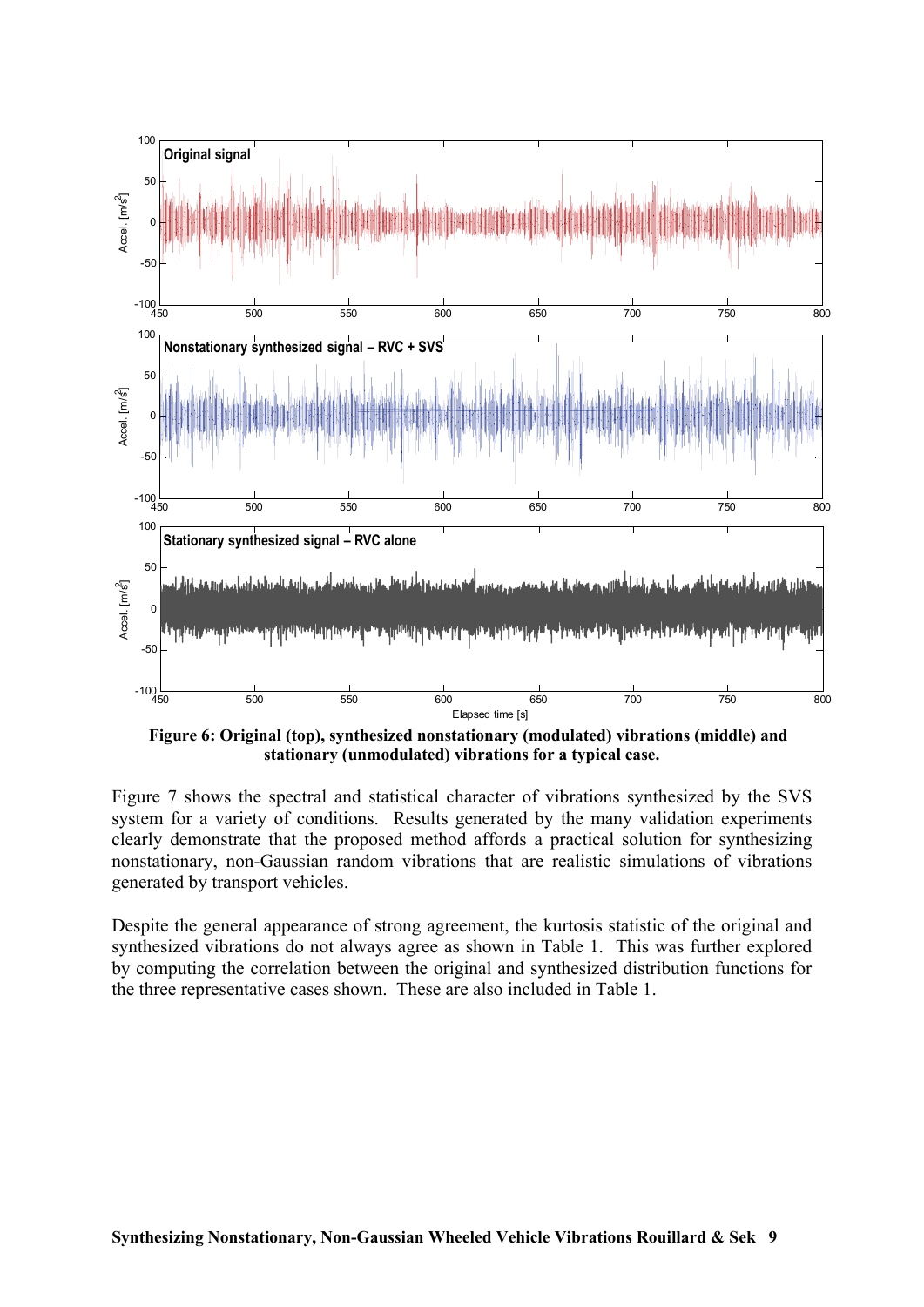



**(a): PSD and rms distribution: small utility vehicle on poor urban roads (Data MA). (b): PSD and rms distribution: Prime mover + semi-trailer with Air-ride suspension loaded to 90% capacity travelling on country roads (Data MB).** 

**(c): PSD and rms distribution: Numerical model of steel suspended truck travelling on a major country road (Data SA1100).**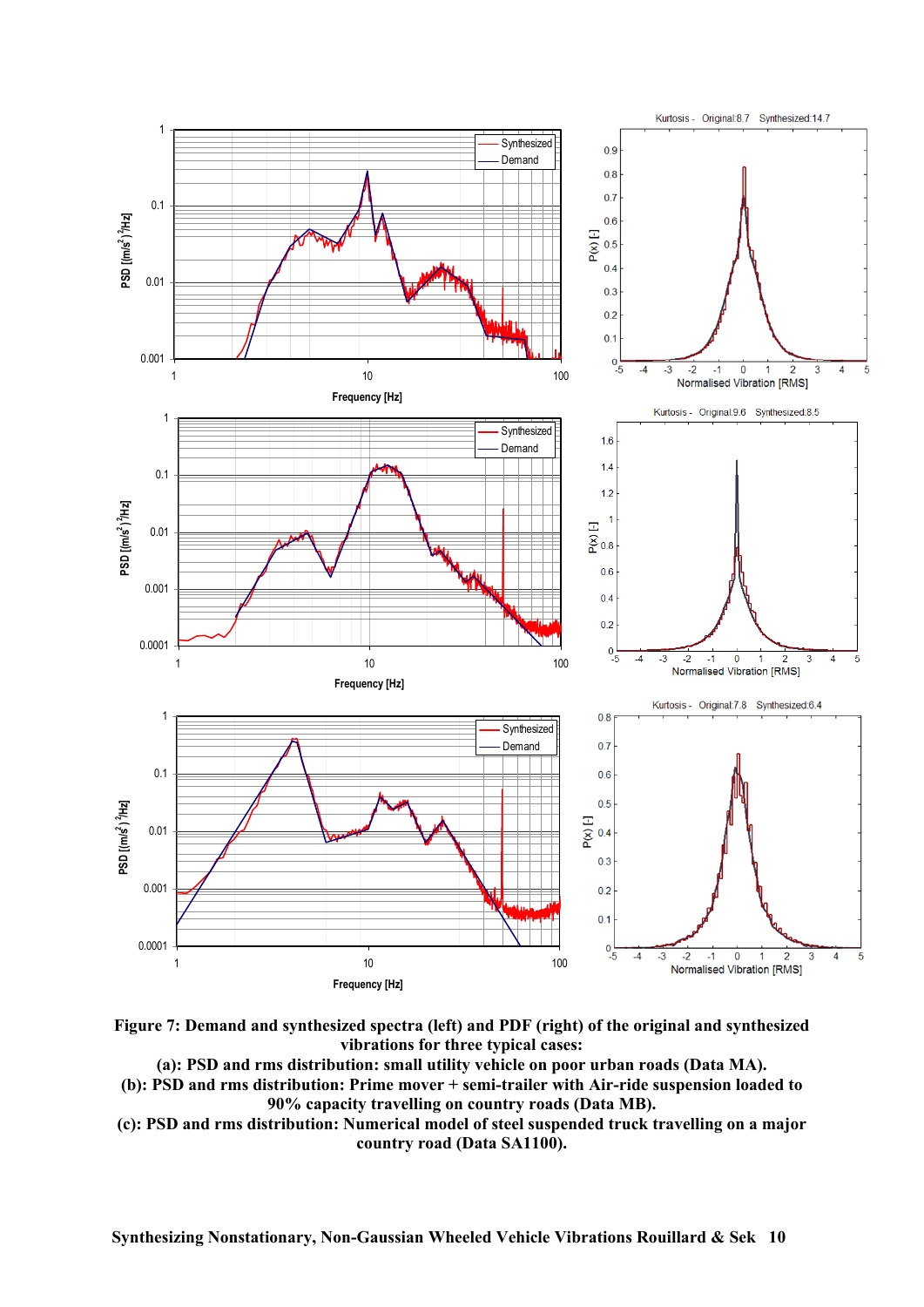**Table 1. Comparison of statistical parameters for original and synthesized vibrations.** 

| Statistical<br>parameter                |        | <b>MA</b> |      | <b>MB</b> |                                                | SA1100 |             |
|-----------------------------------------|--------|-----------|------|-----------|------------------------------------------------|--------|-------------|
|                                         |        | Original  |      |           | Synthesized  Original   Synthesized   Original |        | Synthesized |
| <b>Overall RMS</b><br>$\frac{m}{s^2}$ . |        | 12        | 12   | 2.3       | 2.3                                            | 0.82   | 0.82        |
| Kurtosis:                               |        | 8.7       | 14.7 | 9.6       | 8.5                                            | 7.8    | 6.4         |
| <b>PDF</b>                              | Slope: | 1.03      |      | 0.86      |                                                | 0.97   |             |
| Corr.<br>Coeff.:                        |        | 0.997     |      | 0.939     |                                                | 0.991  |             |
| Inst.                                   | Slope: | 1.01      |      | 0.91      |                                                | 0.97   |             |
| Mag.<br>Corr.<br><b>PDF</b><br>Coeff.:  |        | 0.996     |      | 0.905     |                                                | 0.997  |             |



**Figure 8. Correlation plots of the synthesized and original PDFs for case MA (top left) , MB (top right) and SA1100 (bottom).** 

Scatter plots of the probability distribution estimates for all cases shown in Figure 8 reveal that the differences in the kurtosis statistic between the synthesized and original data are due mainly to outliers in the data. These are manifestations of the large differences in the PDF near the statistical mean of the process which, by virtue of approaching zero, are not significant to the overall process. This suggests the kurtosis statistic is not always an accurate indicator of the overall shape of the probability density functions on non-stationary processes. Generally, the agreement between the PDF of the synthesized and original vibrations are